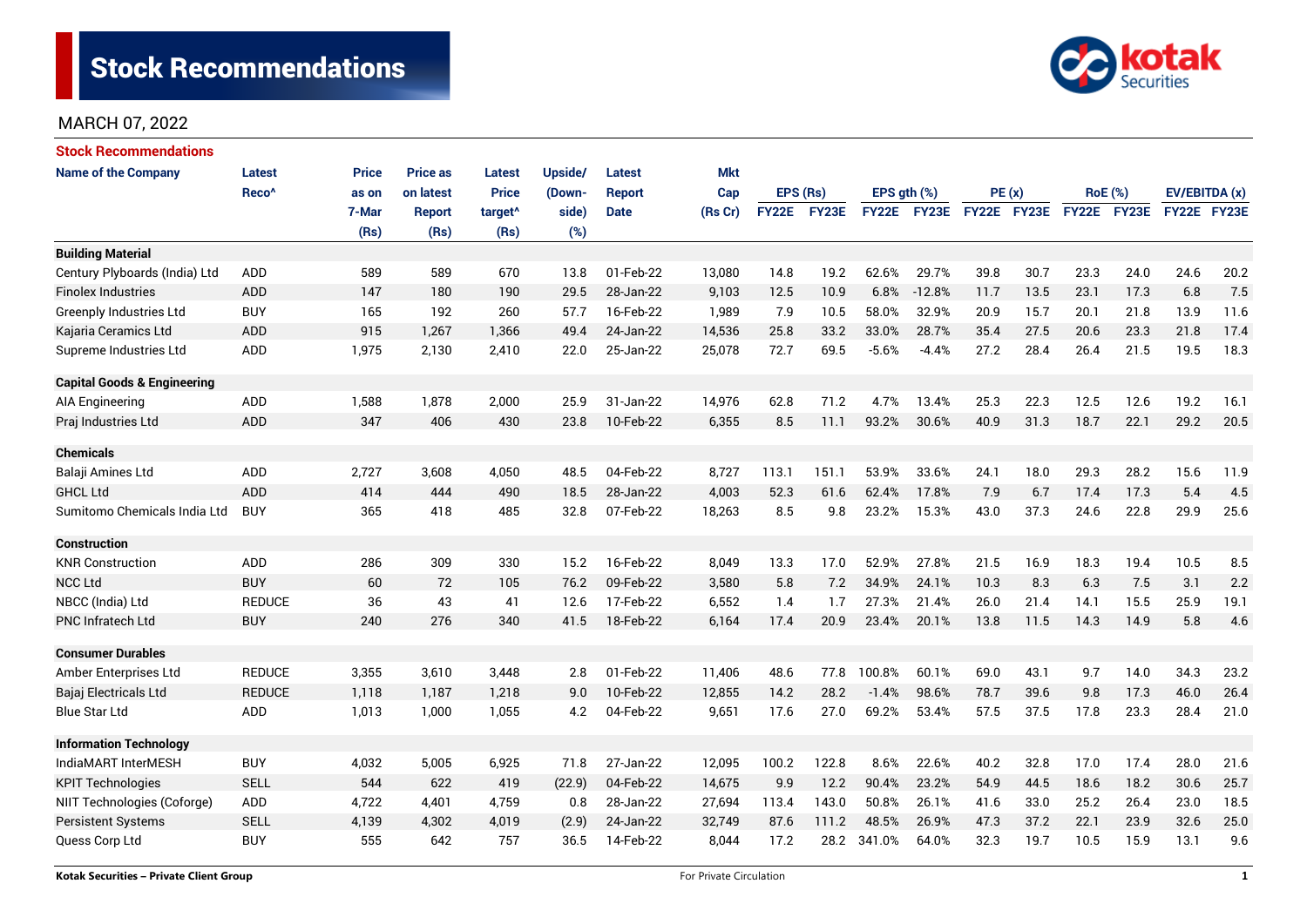

| <b>Stock Recommendations</b>       |                   |              |                 |                     |         |               |         |              |       |              |                  |             |       |      |                |             |               |  |
|------------------------------------|-------------------|--------------|-----------------|---------------------|---------|---------------|---------|--------------|-------|--------------|------------------|-------------|-------|------|----------------|-------------|---------------|--|
| <b>Name of the Company</b>         | <b>Latest</b>     | <b>Price</b> | <b>Price as</b> | <b>Latest</b>       | Upside/ | Latest        | Mkt     |              |       |              |                  |             |       |      |                |             |               |  |
|                                    | Reco <sup>^</sup> | as on        | on latest       | <b>Price</b>        | (Down-  | <b>Report</b> | Cap     | EPS (Rs)     |       |              | EPS $qth$ $(\%)$ |             | PE(x) |      | <b>RoE</b> (%) |             | EV/EBITDA (x) |  |
|                                    |                   | 7-Mar        | Report          | target <sup>^</sup> | side)   | <b>Date</b>   | (Rs Cr) | <b>FY22E</b> | FY23E |              | FY22E FY23E      | FY22E FY23E |       |      | FY22E FY23E    | FY22E FY23E |               |  |
|                                    |                   | (Rs)         | (Rs)            | (Rs)                | (%)     |               |         |              |       |              |                  |             |       |      |                |             |               |  |
| <b>Metals &amp; Mining</b>         |                   |              |                 |                     |         |               |         |              |       |              |                  |             |       |      |                |             |               |  |
| MOIL Ltd                           | <b>BUY</b>        | 173          | 170             | 215                 | 24.6    | 18-Feb-22     | 4,597   | 14.5         | 16.4  | 95.9%        | 13.1%            | 11.9        | 10.5  | 11.5 | 12.2           | 5.8         | 4.4           |  |
| APL Apollo Tubes Ltd               | <b>BUY</b>        | 833          | 820             | 980                 | 17.7    | 28-Jan-22     | 20,816  | 21.0         | 27.0  | $-27.6%$     | 28.6%            | 39.7        | 30.8  | 26.7 | 26.8           | 22.8        | 18.1          |  |
|                                    |                   |              |                 |                     |         |               |         |              |       |              |                  |             |       |      |                |             |               |  |
| Oil & Gas                          |                   |              |                 |                     |         |               |         |              |       |              |                  |             |       |      |                |             |               |  |
| Chennai Petroleum Corp             | <b>BUY</b>        | 109          | 104             | 127                 | 16.0    | 25-Jan-22     | 1,631   | 30.3         | 18.2  | 75.1%        | $-39.9%$         | 3.6         | 6.0   | 24.6 | 12.5           | 6.7         | 8.3           |  |
| <b>Gujarat Gas</b>                 | <b>ADD</b>        | 496          | 660             | 734                 | 47.8    | 10-Feb-22     | 34,156  | 18.7         | 26.7  | 0.5%         | 42.8%            | 26.5        | 18.6  | 24.3 | 27.3           | 16.2        | 11.7          |  |
| <b>MRPL</b>                        | ADD               | 42           | 47              | 50                  | 19.3    | 31-Jan-22     | 7,341   | 1.2          |       | 6.8 -137.5%  | 466.7%           | 34.9        | 6.2   | 4.7  | 23.8           | 13.3        | 8.7           |  |
| <b>Paints</b>                      |                   |              |                 |                     |         |               |         |              |       |              |                  |             |       |      |                |             |               |  |
| Akzo Nobel India Ltd               | <b>BUY</b>        | 1,829        | 1,887           | 2,670               | 46.0    | 14-Feb-22     | 8,541   | 57.9         | 67.2  | 27.3%        | 16.1%            | 31.6        | 27.2  | 17.9 | 19.7           | 18.9        | 16.1          |  |
| <b>Pharmaceuticals</b>             |                   |              |                 |                     |         |               |         |              |       |              |                  |             |       |      |                |             |               |  |
| <b>Suven Pharmaceuticals</b>       | <b>REDUCE</b>     | 493          | 561             | 550                 | 11.7    | 17-Aug-21     | 12,510  | 16.9         | 21.1  | 19.0%        | 24.9%            | 29.1        | 23.3  | 27.6 | 26.5           | 22.7        | 17.7          |  |
| <b>Transportation</b>              |                   |              |                 |                     |         |               |         |              |       |              |                  |             |       |      |                |             |               |  |
| Aegis Logistics Ltd                | <b>BUY</b>        | 195          | 216             | 310                 | 59.2    | 14-Feb-22     | 6,505   | 12.6         | 13.6  | 28.6%        | 7.9%             | 15.5        | 14.3  | 20.4 | 19.0           | 8.7         | 7.7           |  |
| Allcargo Global Logistics          | <b>BUY</b>        | 301          | 346             | 430                 | 42.6    | 15-Feb-22     | 7,416   | 27.7         | 31.3  | 246.3%       | 13.0%            | 10.9        | 9.6   | 21.2 | 20.1           | 5.8         | 4.8           |  |
| <b>Blue Dart Express</b>           | <b>BUY</b>        | 5,505        | 6,926           | 7,975               | 44.9    | 01-Feb-22     | 13,102  | 115.0        | 134.0 | 98.3%        | 16.5%            | 47.9        | 41.1  | 36.2 | 33.3           | 13.5        | 11.6          |  |
| <b>VRL Logistics Ltd</b>           | <b>BUY</b>        | 425          | 499             | 625                 | 47.0    | 04-Feb-22     | 3,877   | 11.3         | 18.3  | 117.3%       | 61.9%            | 37.6        | 23.2  | 14.3 | 21.6           | 12.0        | 9.0           |  |
|                                    |                   |              |                 |                     |         |               |         |              |       |              |                  |             |       |      |                |             |               |  |
| <b>Others</b>                      |                   |              |                 |                     |         |               |         |              |       |              |                  |             |       |      |                |             |               |  |
| Bata India Ltd                     | <b>BUY</b>        | 1,699        | 1,895           | 2,380               | 40.1    | 10-Feb-22     | 21,915  | 27.0         | 36.6  | $-509.1%$    | 35.6%            | 62.9        | 46.4  | 16.3 | 19.4           | 30.6        | 24.4          |  |
| <b>Central Depository Services</b> | <b>REDUCE</b>     | 1,325        | 1,510           | 1,505               | 13.6    | 10-Feb-22     | 13,913  | 29.9         | 34.8  | 55.7%        | 16.4%            | 44.3        | 38.1  | 28.5 | 26.6           | 35.0        | 30.0          |  |
| EPL Ltd                            | <b>ADD</b>        | 150          | 187             | 205                 | 36.7    | 10-Feb-22     | 4,725   | 7.1          | 8.6   | $-6.6%$      | 21.1%            | 21.1        | 17.4  | 12.1 | 13.2           | 8.2         | 6.8           |  |
| JK Paper Ltd                       | <b>BUY</b>        | 222          | 232             | 295                 | 32.8    | 17-Feb-22     | 3,953   | 34.1         | 47.7  | 140.1%       | 39.9%            | 6.5         | 4.7   | 19.2 | 21.5           | 6.2         | 4.2           |  |
| Radico Khaitan Ltd                 | <b>REDUCE</b>     | 851          | 978             | 970                 | 14.0    | 07-Feb-22     | 11,322  | 21.2         | 26.1  | 4.4%         | 23.1%            | 40.2        | 32.6  | 15.0 | 16.1           | 25.6        | 22.0          |  |
| <b>VIP Industries Ltd</b>          | <b>REDUCE</b>     | 588          | 648             | 620                 | 5.5     | 04-Feb-22     | 8,347   | 6.2          |       | 12.0 -187.3% | 93.5%            | 94.8        | 49.0  | 14.3 | 23.2           | 42.7        | 26.4          |  |
| Welspun Corp Ltd                   | <b>SELL</b>       | 138          | 173             | 120                 | (13.2)  | 14-Feb-22     | 3,665   | 11.9         | 9.2   | $-49.8%$     | $-22.7%$         | 11.6        | 15.0  | 7.8  | 5.9            | 4.1         | 4.7           |  |

*Source: Kotak Securities - Private Client Group*

All recommendations are with a 12 month perspective from the date of the report/update. Investors are requested to use their discretion while deciding the timing, quantity of investment as well as the exit.

NR NoRated. The investment rating and target price, if any, have been suspended temporarily. Such suspension is in compliance with applicable regulation(s) and/or Kotak Securities policies in circumstances when Kotak Secur

Or its affiliates is acting in an advisory capacity in a merger or strategic transaction involving this company and in certain other circumstances.

**NM Not meaningful**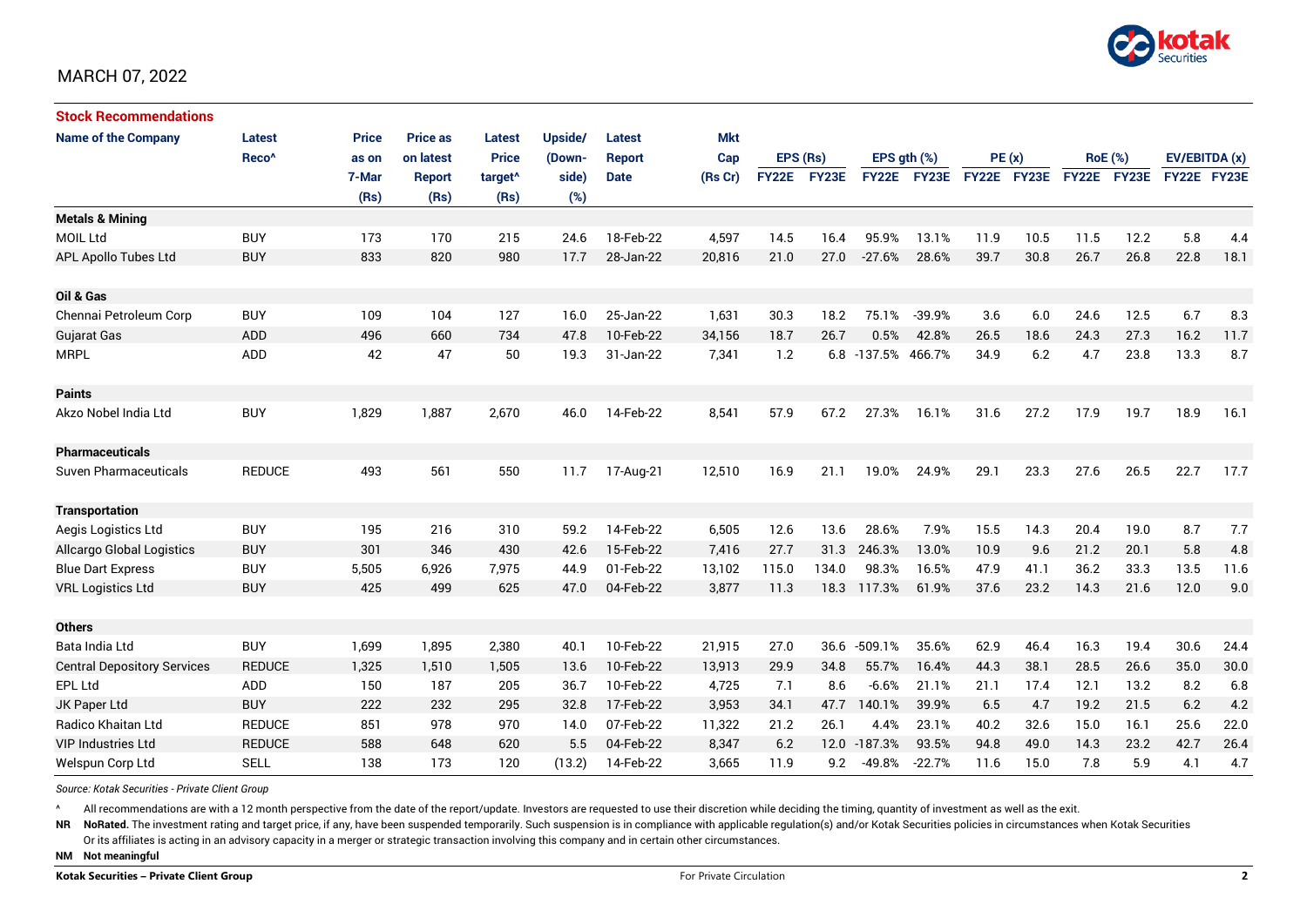

# **RATING SCALE (PRIVATE CLIENT GROUP)**

#### **Definitions of ratings**

| <b>BUY</b>       | - We expect the stock to deliver more than 15% returns over the next 12 months                                                                                                                                                                                                                                                                                                                                                     |
|------------------|------------------------------------------------------------------------------------------------------------------------------------------------------------------------------------------------------------------------------------------------------------------------------------------------------------------------------------------------------------------------------------------------------------------------------------|
| <b>ADD</b>       | - We expect the stock to deliver 5% - 15% returns over the next 12 months                                                                                                                                                                                                                                                                                                                                                          |
| <b>REDUCE</b>    | - We expect the stock to deliver -5% - +5% returns over the next 12 months                                                                                                                                                                                                                                                                                                                                                         |
| <b>SELL</b>      | - We expect the stock to deliver $\lt$ -5% returns over the next 12 months                                                                                                                                                                                                                                                                                                                                                         |
| <b>NR</b>        | - Not Rated. Kotak Securities is not assigning any rating or price target to the stock.                                                                                                                                                                                                                                                                                                                                            |
|                  | The report has been prepared for information purposes only.                                                                                                                                                                                                                                                                                                                                                                        |
| <b>SUBSCRIBE</b> | $-$ We advise investor to subscribe to the IPO.                                                                                                                                                                                                                                                                                                                                                                                    |
| <b>RS</b>        | - Rating Suspended. Kotak Securities has suspended the investment rating and price target for this stock, either because there is not a sufficient fundamental basis for determining, or there<br>are legal, regulatory or policy constraints around publishing, an investment rating or target. The previous investment rating and price target, if any, are no longer in effect for this stock and<br>should not be relied upon. |
| <b>NA</b>        | - Not Available or Not Applicable. The information is not available for display or is not applicable                                                                                                                                                                                                                                                                                                                               |
| <b>NM</b>        | - Not Meaningful. The information is not meaningful and is therefore excluded.                                                                                                                                                                                                                                                                                                                                                     |
| <b>NOTE</b>      | $-$ Our target prices are with a 12-month perspective. Returns stated in the rating scale are our internal benchmark.                                                                                                                                                                                                                                                                                                              |

## **FUNDAMENTAL RESEARCH TEAM (PRIVATE CLIENT GROUP)**

| <b>Shrikant Chouhan</b>                                                                                | <b>Arun Agarwal</b>                                                                                             | <b>Amit Agarwal, CFA</b>            | <b>Hemali Dhame</b>          |
|--------------------------------------------------------------------------------------------------------|-----------------------------------------------------------------------------------------------------------------|-------------------------------------|------------------------------|
| Head of Research                                                                                       | Auto & Auto Ancillary                                                                                           | <b>Transportation, Paints, FMCG</b> | <b>Banking &amp; Finance</b> |
| shrikant.chouhan@kotak.com                                                                             | arun.agarwal@kotak.com                                                                                          | agarwal.amit@kotak.com              | Hemali.Dhame@kotak.com       |
| +91 22 6218 5408                                                                                       | +91 22 6218 6443                                                                                                | +91 22 6218 6439                    | +91 22 6218 6433             |
| Jatin Damania                                                                                          | Purvi Shah                                                                                                      | <b>Rini Mehta</b>                   | K. Kathirvelu                |
| Metals & Mining, Midcap                                                                                | Pharmaceuticals                                                                                                 | Research Associate                  | <b>Support Executive</b>     |
| jatin.damania@kotak.com                                                                                | purvi.shah@kotak.com                                                                                            | rini.mehta@kotak.com                | k.kathirvelu@kotak.com       |
| +91 22 6218 6440                                                                                       | +91 22 6218 6432                                                                                                | +91 80801 97299                     | +91 22 6218 6427             |
| <b>Sumit Pokharna</b><br>Oil and Gas. Information Tech<br>sumit.pokharna@kotak.com<br>+91 22 6218 6438 | Pankaj Kumar<br><b>Construction, Capital Goods &amp; Midcaps</b><br>pankajr.kumar@kotak.com<br>+91 22 6218 6434 |                                     |                              |

## **TECHNICAL RESEARCH TEAM (PRIVATE CLIENT GROUP)**

| <b>Shrikant Chouhan</b>    | <b>Amol Athawale</b>    |  |
|----------------------------|-------------------------|--|
| shrikant.chouhan@kotak.com | amol.athawale@kotak.com |  |
| +91 22 6218 5408           | +91 20 6620 3350        |  |
|                            |                         |  |

#### **Sayed Haider** Research Associate [sayed.haider@kotak.com](mailto:sayed.haider@kotak.com) +91 22 62185498

## **DERIVATIVES RESEARCH TEAM (PRIVATE CLIENT GROUP)**

+91 22 6218 5497 +91 33 6615 6273

**Sahaj Agrawal Prashanth Lalu Prasenjit Biswas, CMT, CFTe** [sahaj.agrawal@kotak.com](mailto:sahaj.agrawal@kotak.com) [prashanth.lalu@kotak.com](mailto:prashanth.lalu@kotak.com) [prasenjit.biswas@kotak.com](mailto:prasenjit.biswas@kotak.com)